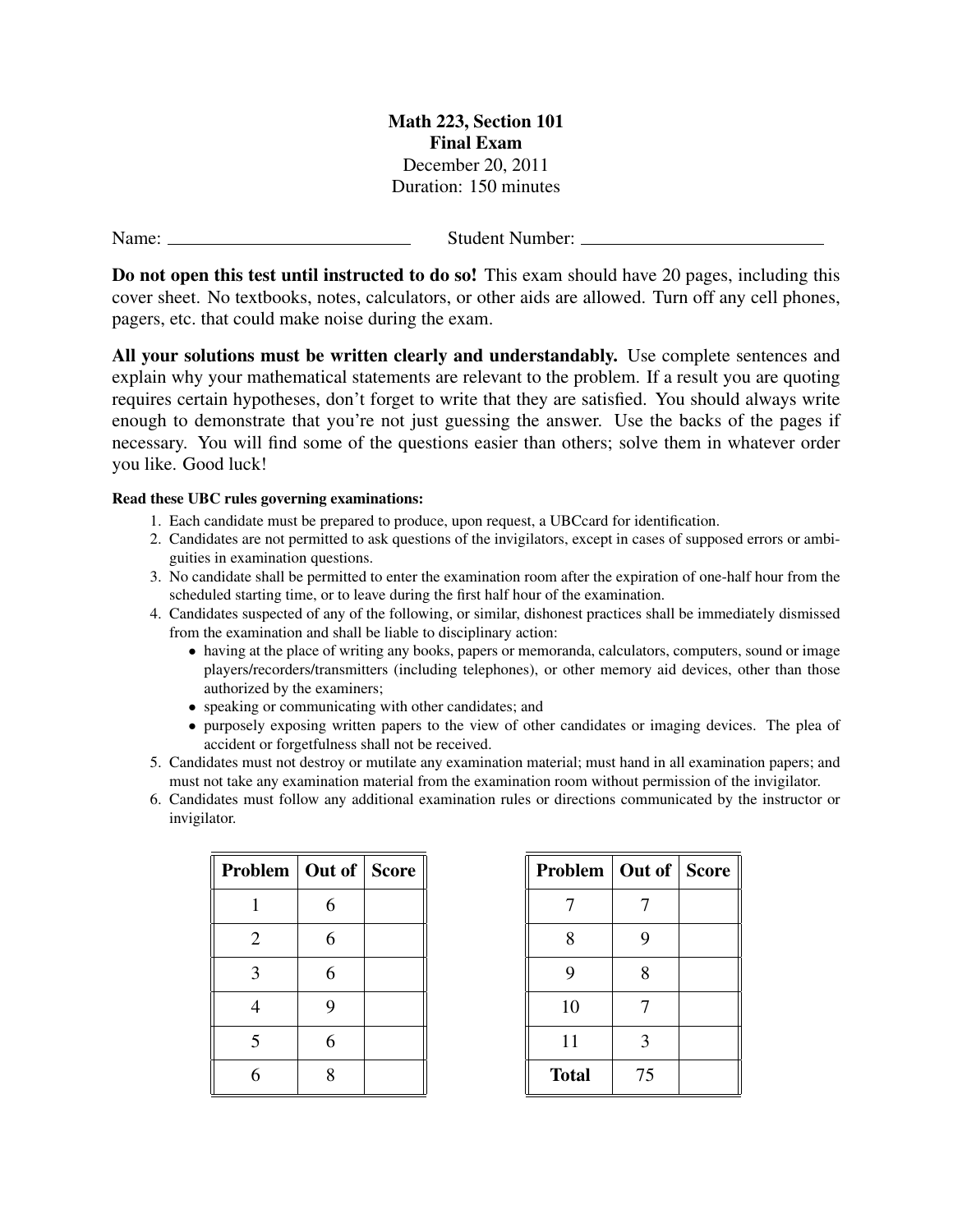Final Exam—Math 223, Section 101—December 20, 2011 page 2 of 20

1. Label each of the following statements as either true or false. No justification is required; just choose the correct answer.

(a) [1 pt] If a homogeneous system of linear equations has more variables than equations, then it has a nontrivial solution.

| <b>True</b> | <b>False</b> |
|-------------|--------------|
|-------------|--------------|

(b) [1 pt] If M is a square matrix such that  $\det(M) = -3$ , then  $\det(M^2) = 9$ .

| <b>True</b> |  | <b>False</b> |  |  |
|-------------|--|--------------|--|--|
|-------------|--|--------------|--|--|

(c) [1 pt] Let V be an inner product space, and let  $v, w \in V$ . If  $\langle v, w \rangle = 0$ , then the set  $\{v, w\}$ is linearly dependent.

|  | <b>True</b><br>False |  |
|--|----------------------|--|
|--|----------------------|--|

(d)  $[1 pt]$  If a matrix K is transformed into reduced row echelon form using Gaussian elimination, and so is its transpose  $K<sup>t</sup>$ , then the two resulting reduced row echelon form matrices have the same number of pivots.

| <b>True</b> | alse |  |
|-------------|------|--|
|             |      |  |

(e) [1 pt] Let  $v_1, v_2, v_3 \in \mathbb{R}^3$  (with the standard inner product), and let  $P \in M_{3 \times 3}(\mathbb{R})$  be the matrix whose three columns are  $v_1$ ,  $v_2$ , and  $v_3$ . If P satisfies  $P^{-1} = P^t$ , then  $\{v_1, v_2, v_3\}$  is an orthogonal set.

| rue | False |
|-----|-------|
|-----|-------|

(f) [1 pt] Every matrix has an eigenvector.

| <b>True</b> |  | <b>False</b> |  |  |
|-------------|--|--------------|--|--|
|-------------|--|--------------|--|--|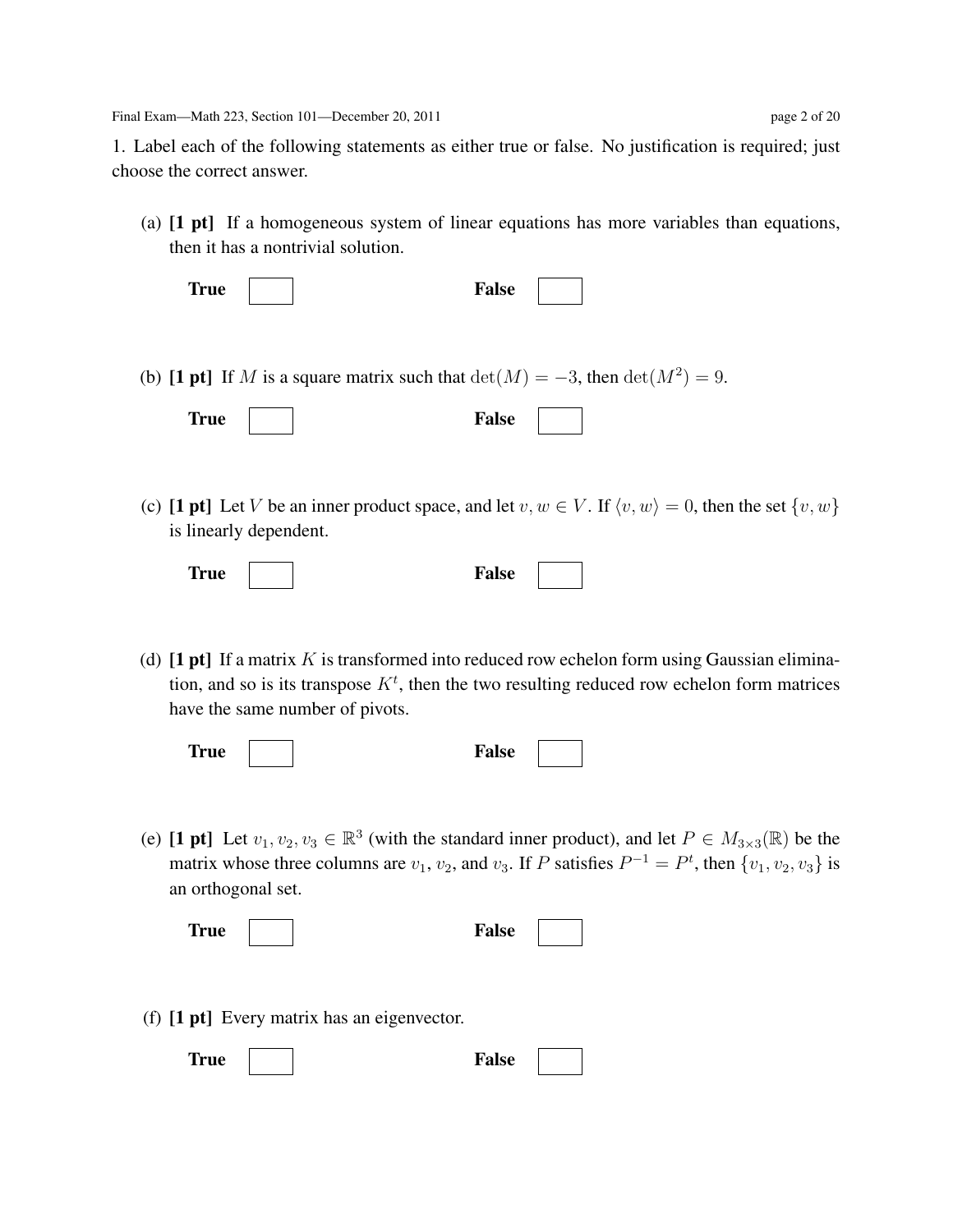2. Let V be a 7-dimensional vector space, and let  $S = \{s_1, s_2, \ldots, s_k\}$  be a subset of V. In each situation described below, choose **Always** if  $S$  is always a basis for  $V$  in that situation; choose **Sometimes** if S is sometimes a basis for V in that situation but sometimes not; choose **Never** if S is never a basis for  $V$  in that situation. No justification is required; just choose the correct answer.

|                             | (a) [1 pt] $k = 7$ (in other words, S has seven vectors).                                |                  |                                                                                                                                                                                                                                          |              |
|-----------------------------|------------------------------------------------------------------------------------------|------------------|------------------------------------------------------------------------------------------------------------------------------------------------------------------------------------------------------------------------------------------|--------------|
| <b>Always</b>               |                                                                                          | <b>Sometimes</b> |                                                                                                                                                                                                                                          | <b>Never</b> |
|                             |                                                                                          |                  |                                                                                                                                                                                                                                          |              |
|                             | (b) $[1 \text{ pt}]$ <i>S</i> is linearly independent, and <i>S</i> generates <i>V</i> . |                  |                                                                                                                                                                                                                                          |              |
| <b>Always</b>               |                                                                                          | <b>Sometimes</b> |                                                                                                                                                                                                                                          | <b>Never</b> |
|                             |                                                                                          |                  |                                                                                                                                                                                                                                          |              |
|                             |                                                                                          |                  | (c) [1 pt] Every $v \in V$ can be written uniquely as a linear combination of $s_1, s_2, \ldots, s_k$ .                                                                                                                                  |              |
| <b>Always</b>               |                                                                                          | <b>Sometimes</b> |                                                                                                                                                                                                                                          | <b>Never</b> |
|                             |                                                                                          |                  |                                                                                                                                                                                                                                          |              |
|                             | (d) [1 pt] $s_1$ is a multiple of $s_2$ .                                                |                  |                                                                                                                                                                                                                                          |              |
|                             |                                                                                          |                  |                                                                                                                                                                                                                                          | <b>Never</b> |
| <b>Always</b>               |                                                                                          | <b>Sometimes</b> |                                                                                                                                                                                                                                          |              |
|                             |                                                                                          |                  |                                                                                                                                                                                                                                          |              |
|                             |                                                                                          |                  | (e) [1 pt] There exists an invertible linear transformation $T: \mathbb{R}^k \to V$ such that $T(e_1) = s_1$ ,<br>$T(e_2) = s_2, \ldots$ , and $T(e_k) = s_k$ . (Here $\{e_1, \ldots, e_k\}$ is the standard basis for $\mathbb{R}^k$ .) |              |
|                             |                                                                                          |                  |                                                                                                                                                                                                                                          |              |
| <b>Always</b>               |                                                                                          | <b>Sometimes</b> |                                                                                                                                                                                                                                          | <b>Never</b> |
|                             |                                                                                          |                  |                                                                                                                                                                                                                                          |              |
| for $V$ in this situation.) |                                                                                          |                  | (f) [1 pt] span(S) is a subspace of V. (Remember, the question asks whether S is a basis                                                                                                                                                 |              |
| <b>Always</b>               |                                                                                          | <b>Sometimes</b> |                                                                                                                                                                                                                                          | <b>Never</b> |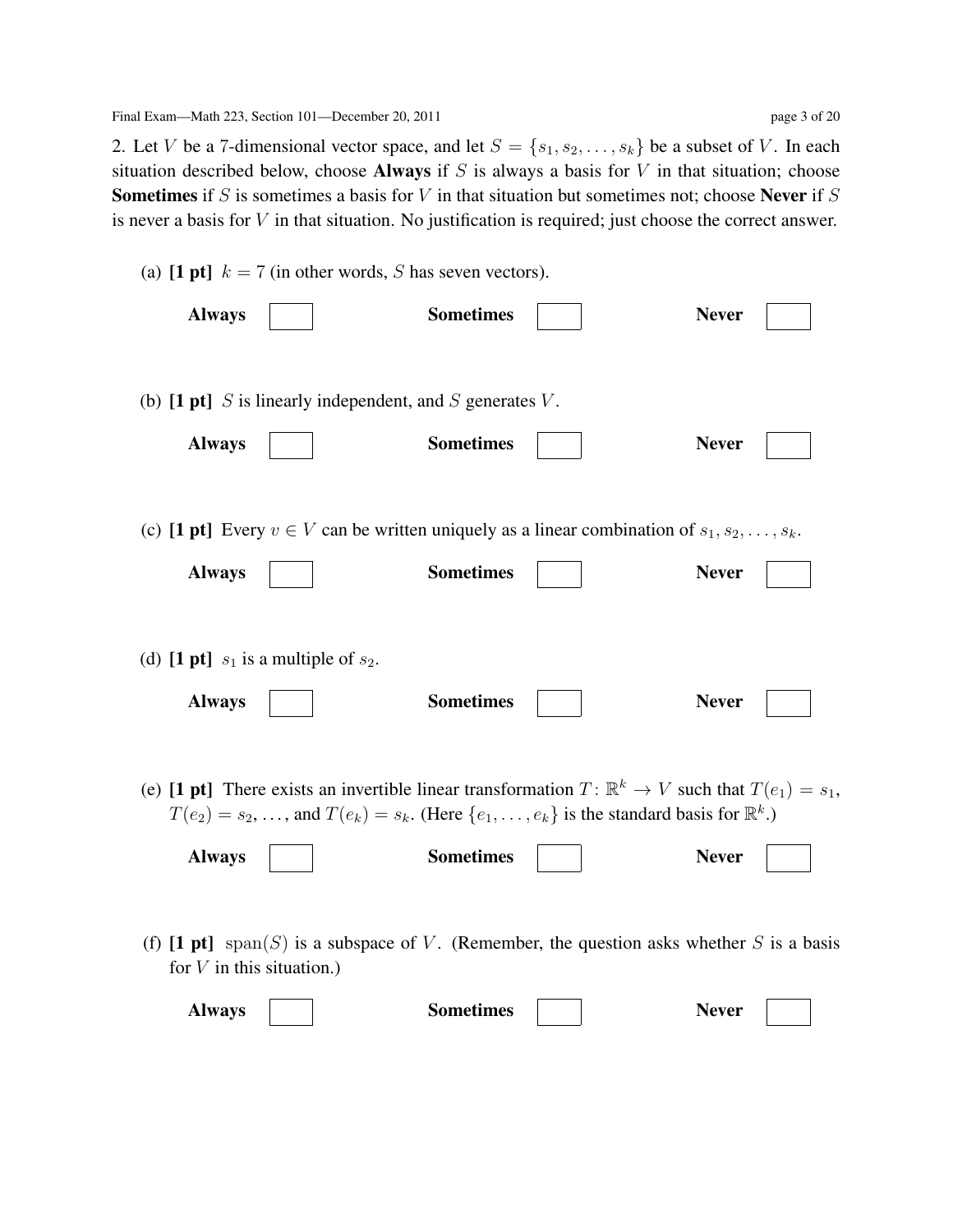3. Let  $A \in M_{5\times 5}(\mathbb{R})$  be a matrix. In each situation described below, choose **Always** if A is always diagonalizable in that situation; choose Sometimes if A is sometimes diagonalizable in that situation but sometimes not; choose Never if  $A$  is never diagonalizable in that situation. No justification is required; just choose the correct answer.

(a)  $[1 \text{ pt}]$  A has 5 distinct eigenvalues.

| <b>Always</b>                                                               | <b>Sometimes</b>                                                                                                                         | <b>Never</b> |
|-----------------------------------------------------------------------------|------------------------------------------------------------------------------------------------------------------------------------------|--------------|
| (b) $[1 \text{ pt}]$ <i>A</i> is symmetric.<br><b>Always</b>                | <b>Sometimes</b>                                                                                                                         | <b>Never</b> |
| (c) [1 pt] $det(A) = 0$ .<br><b>Always</b>                                  | <b>Sometimes</b>                                                                                                                         | <b>Never</b> |
| <b>Always</b>                                                               | (d) [1 pt] A has exactly one eigenvalue $\lambda$ , and the dimension of its eigenspace is $\dim(E_{\lambda}) = 1$ .<br><b>Sometimes</b> | <b>Never</b> |
| (e) [1 pt] $A = B^2$ , where B is a diagonalizable matrix.<br><b>Always</b> | <b>Sometimes</b>                                                                                                                         | <b>Never</b> |
| basis for $\mathbb{R}^5$ .)                                                 | (f) [1 pt] Each of $e_1, e_2, e_3, e_4, e_5$ is an eigenvector for A. (Here $\{e_1, \ldots, e_5\}$ is the standard                       |              |
| <b>Always</b>                                                               | <b>Sometimes</b>                                                                                                                         | <b>Never</b> |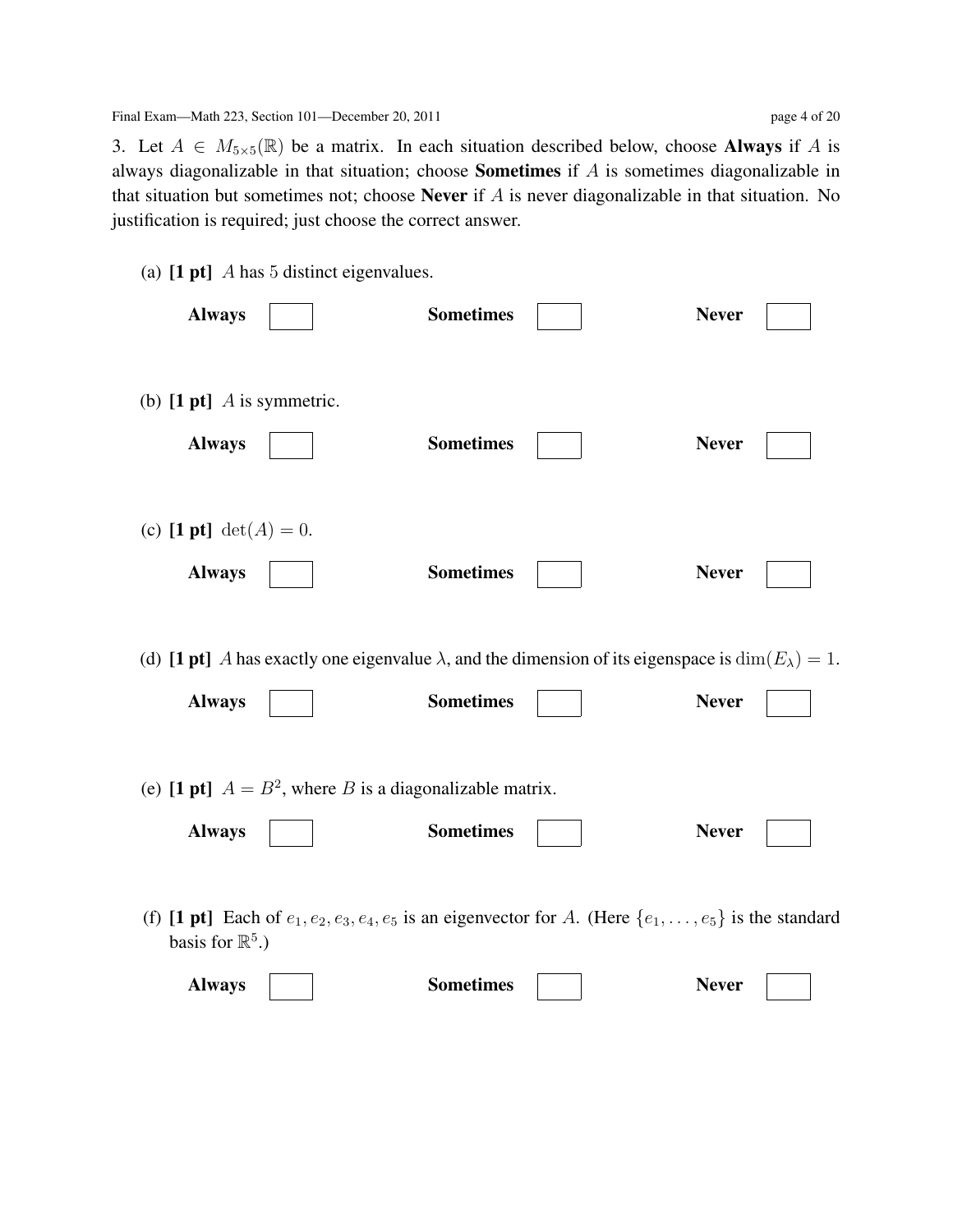Final Exam—Math 223, Section 101—December 20, 2011 page 5 page 5 of 2011

4. Let  $\beta = \{1, x, x^2, x^3, x^4\}$  be the standard ordered basis for  $P_4(\mathbb{R})$ , and let  $\gamma = \{E^{11}, E^{12}, E^{21}, E^{22}\}$ be the standard ordered basis for  $M_{2\times2}(\mathbb{R})$ . Consider the linear transformation  $T: P_4(\mathbb{R}) \to$  $M_{2\times2}(\mathbb{R})$  defined by the formula

$$
T(a + bx + cx^{2} + dx^{3} + ex^{4}) = \begin{pmatrix} -b + 7d + 3e & a + b + c + 2d \\ 5a + 9b + c - 6d - 8e & a + 3c + 3d + e \end{pmatrix}.
$$

(a) [2 pts] Write down the matrix  $[T]_A^{\gamma}$  $_\beta^\gamma.$ 

(b) [3 pts] Use Gaussian elimination to transform  $[T]_A^{\gamma}$  $\frac{\gamma}{\beta}$  into reduced row echelon form.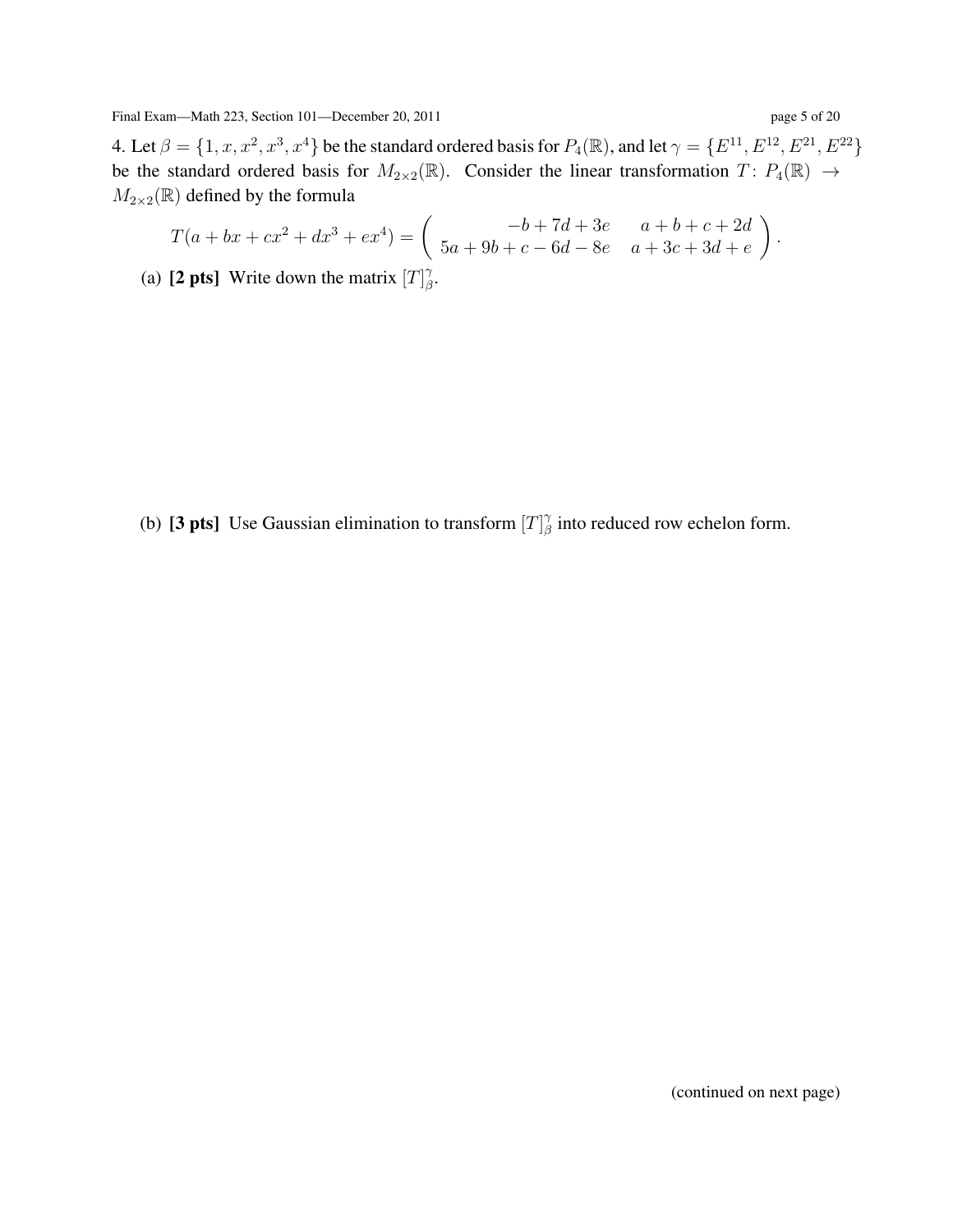Final Exam—Math 223, Section 101—December 20, 2011 page 6 of 2011

Let  $\beta = \{1, x, x^2, x^3, x^4\}$  be the standard ordered basis for  $P_4(\mathbb{R})$ , and let  $\gamma = \{E^{11}, E^{12}, E^{21}, E^{22}\}$ be the standard ordered basis for  $M_{2\times2}(\mathbb{R})$ . Consider the linear transformation  $T: P_4(\mathbb{R}) \to$  $M_{2\times2}(\mathbb{R})$  defined by the formula

$$
T(a + bx + cx^{2} + dx^{3} + ex^{4}) = \begin{pmatrix} -b + 7d + 3e & a + b + c + 2d \\ 5a + 9b + c - 6d - 8e & a + 3c + 3d + e \end{pmatrix}.
$$

(c) [2 pts] Find a basis for the null space  $N(T)$ .

(d) [2 pts] Find a basis for the range  $R(T)$ .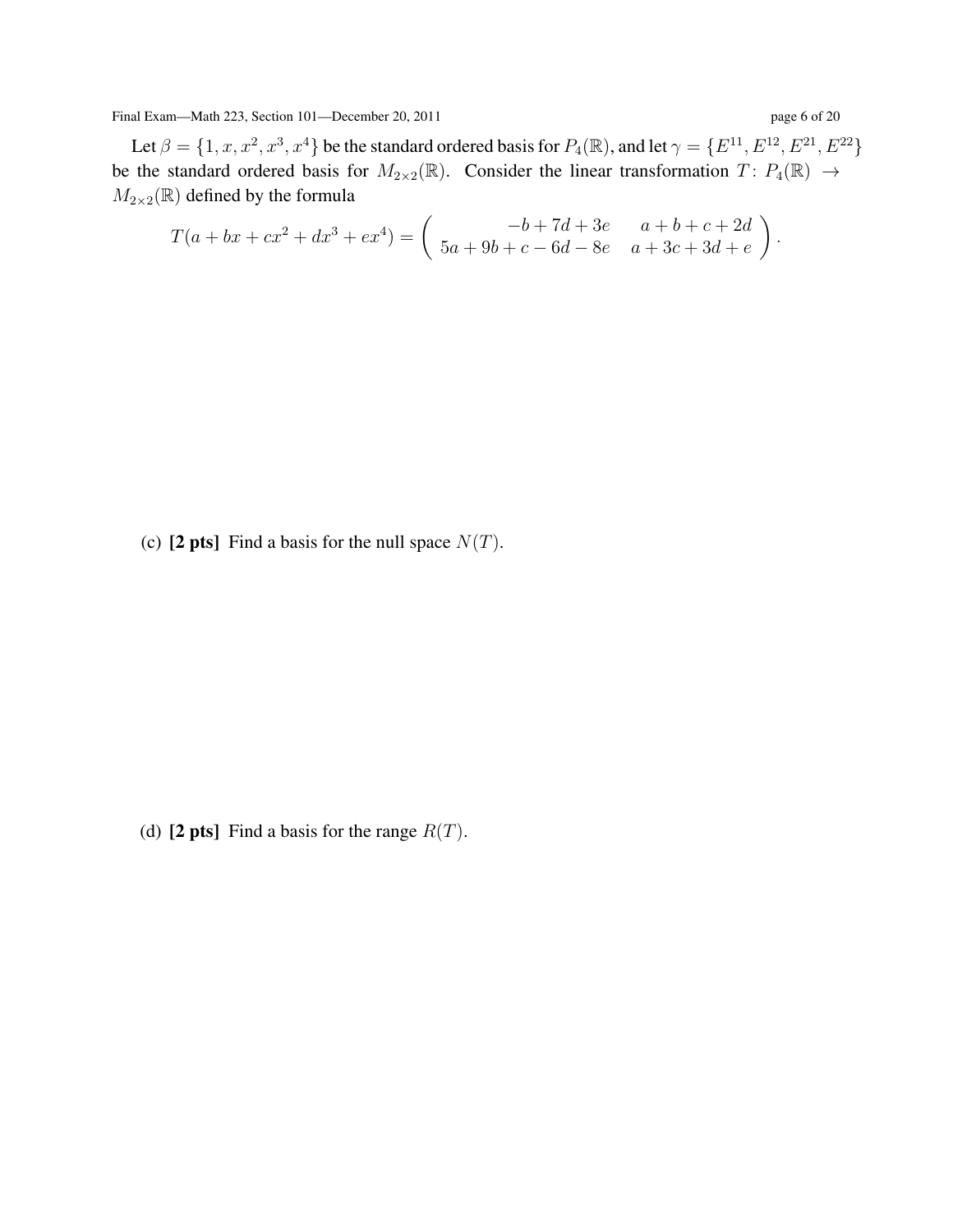Final Exam—Math 223, Section 101—December 20, 2011 page 7 of 20 (this page intentionally left blank for scratch work)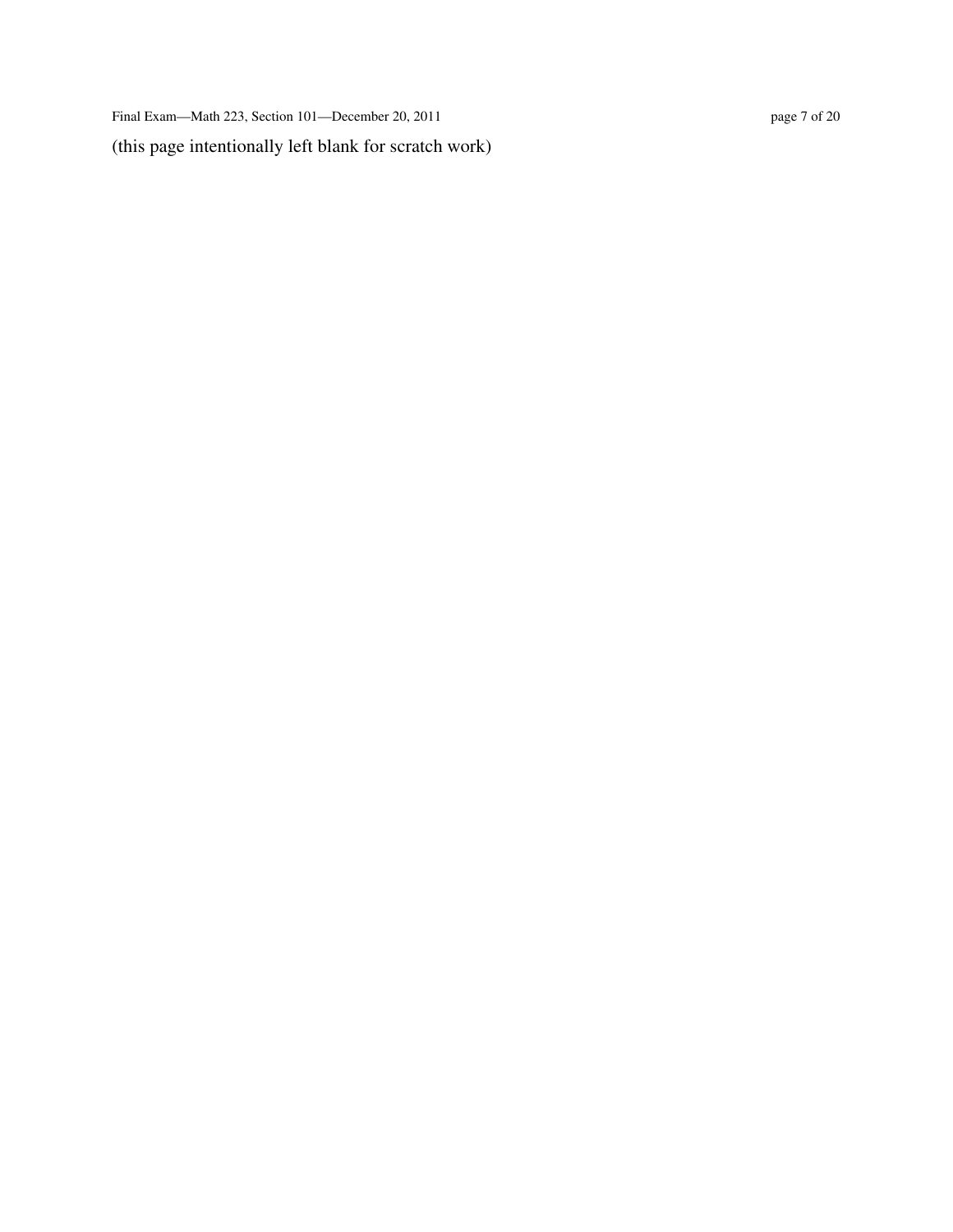## 5.

(a) [4 pts] Let  $A \in M_{4 \times 4}(\mathbb{C})$  be given by

$$
A = \left( \begin{array}{rrrrr} 1 & 1 & i & 0 \\ 2+3i & 3+3i & -4+4i & 0 \\ 0 & 1 & -2+2i & 0 \\ 0 & 0 & 0 & 4-i \end{array} \right).
$$

Calculate  $A^{-1}$  (the same way you would calculate the inverse of a matrix with real entries). Make it clear what your final answer is, as it will be used in part (b).

(continued on next page)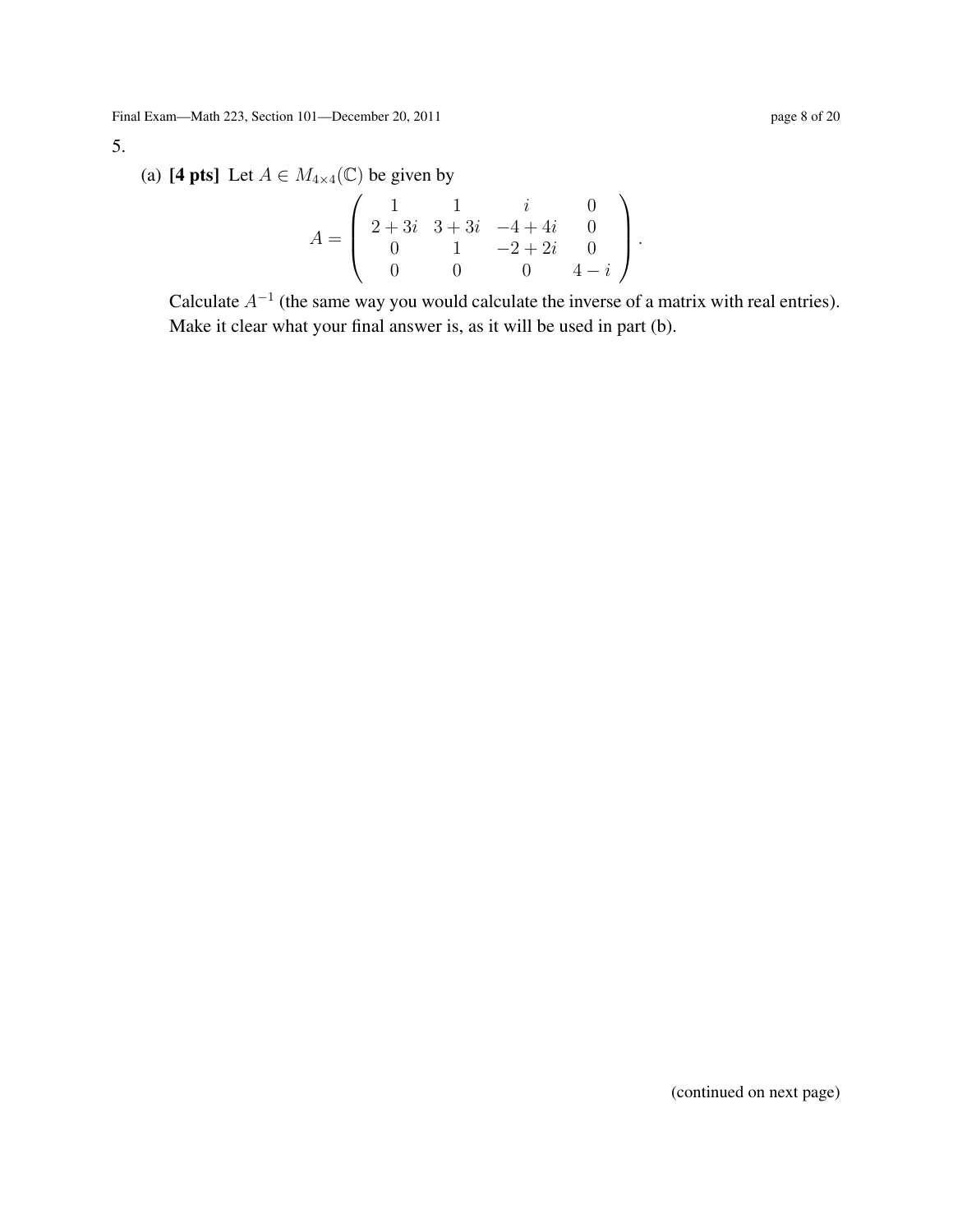(b) [2 pts] Let  $V = M_{2 \times 2}(\mathbb{C})$  and  $W = \mathbb{C}^4$  be vector spaces over the complex numbers. Let  $\beta = \{E^{11}, E^{12}, E^{21}, E^{22}\}\$  be the standard ordered basis for V, and let  $\gamma = \{e_1, e_2, e_3, e_4\}$ be the standard ordered basis for W. Define a linear transformation  $T: V \to W$  by the formula

$$
T\left(\begin{pmatrix} a & b \\ c & d \end{pmatrix}\right) = (a+b+ic, (2+3i)a + (3+3i)b + (-4+4i)c, b + (-2+2i)c, (4-i)d)
$$

and note that  $[T]_A^{\gamma}$  $\beta$  equals the matrix A from part (a). (You don't have to prove any of these facts.) Using your answer to part (a), write down the inverse of  $T$ .

 $T^{-1}((w, x, y, z)) =$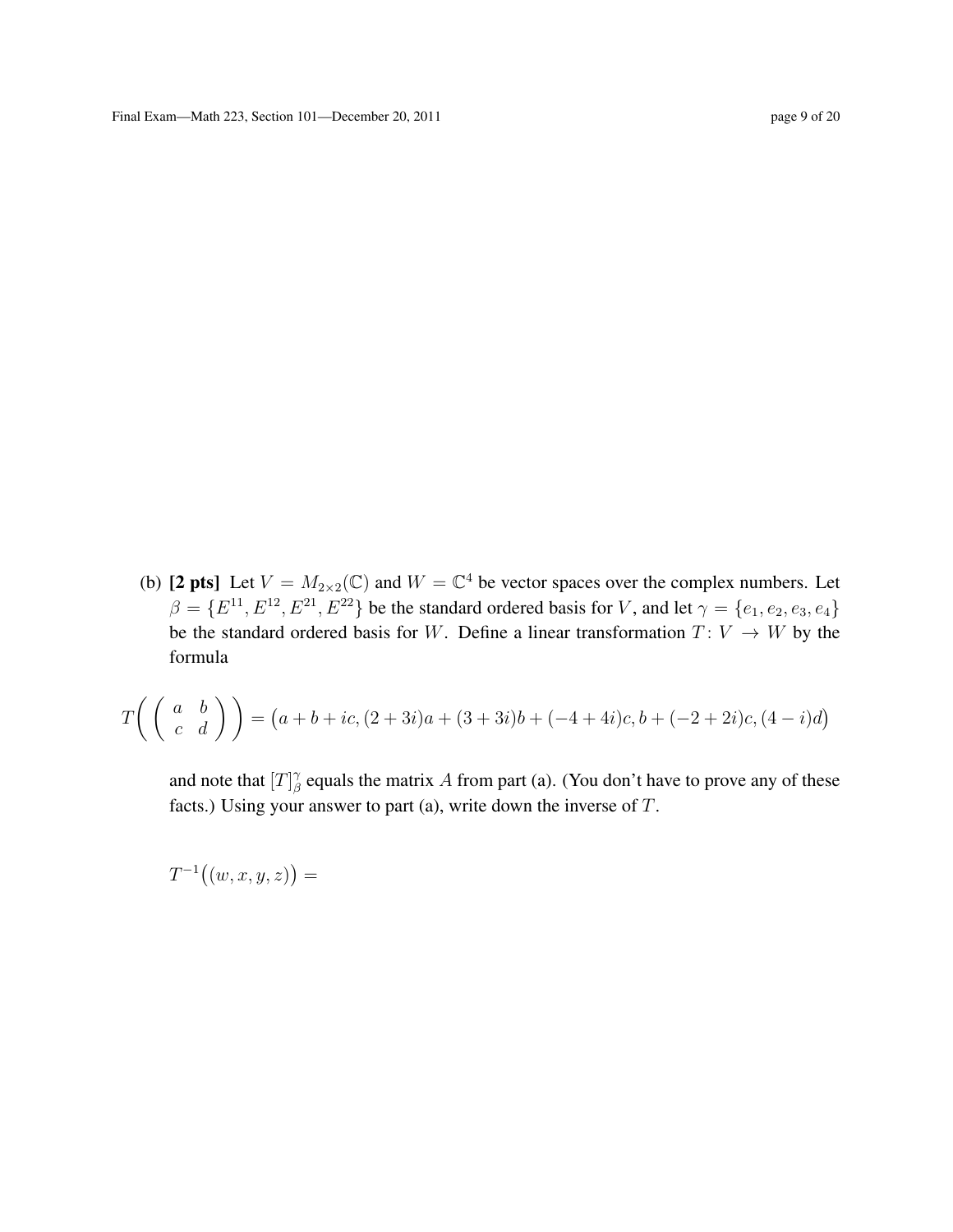- 6. Let  $T: V \to V$  be a linear transformation.
	- (a) [2 pts] Let  $g(x) = a_n x^n + a_{n-1} x^{n-1} + \cdots + a_2 x^2 + a_1 x + a_0$  be a polynomial. Write down the definition of the expression  $g(T)$ .

(b) [3 pts] State the Cayley–Hamilton Theorem for T. (Remember that  $T$  is a linear transformation, not a matrix.)

(c) [3 pts] Prove the Cayley–Hamilton Theorem, assuming that  $T$  is diagonalizable.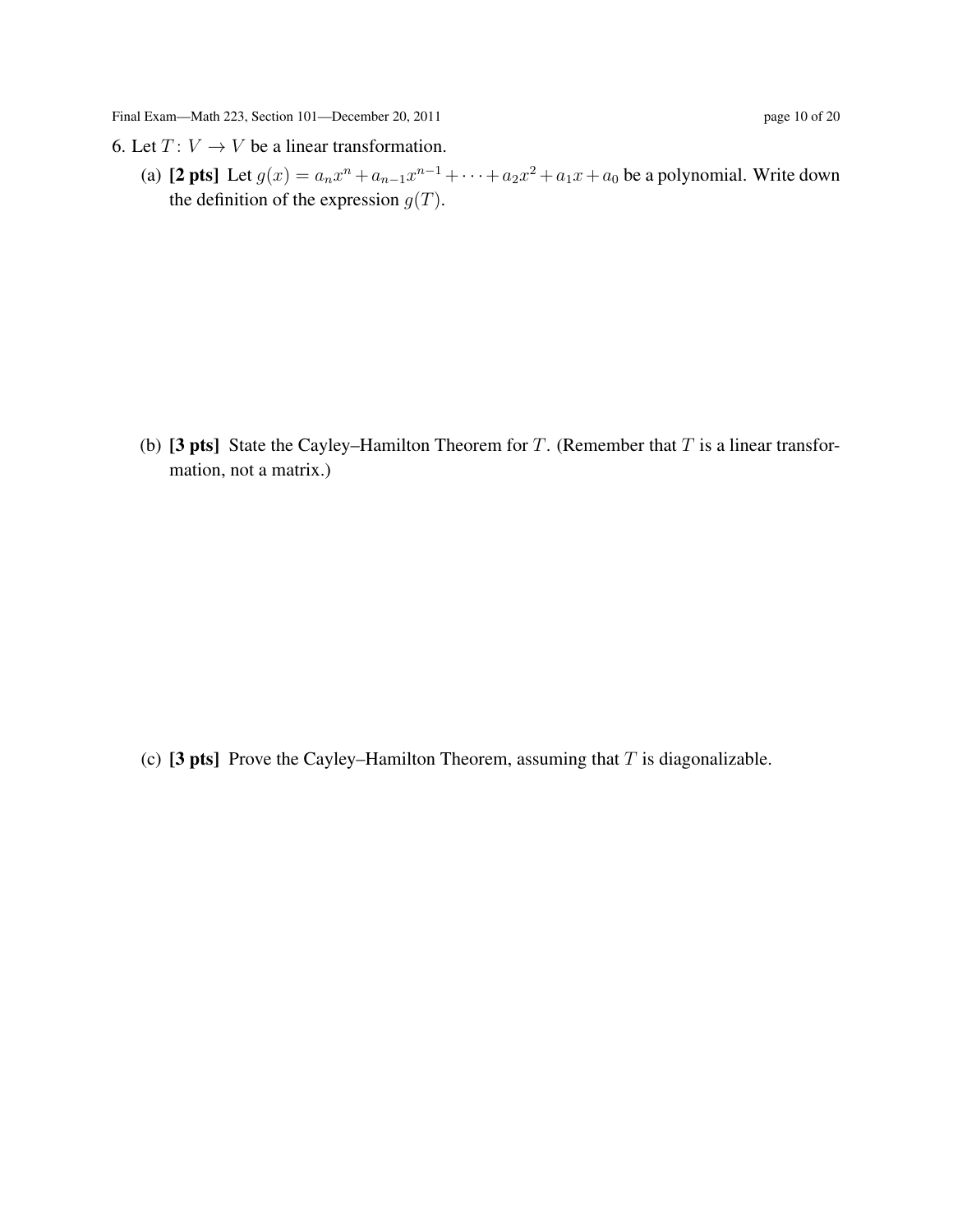Final Exam—Math 223, Section 101—December 20, 2011 page 11 of 20 (this page intentionally left blank for scratch work)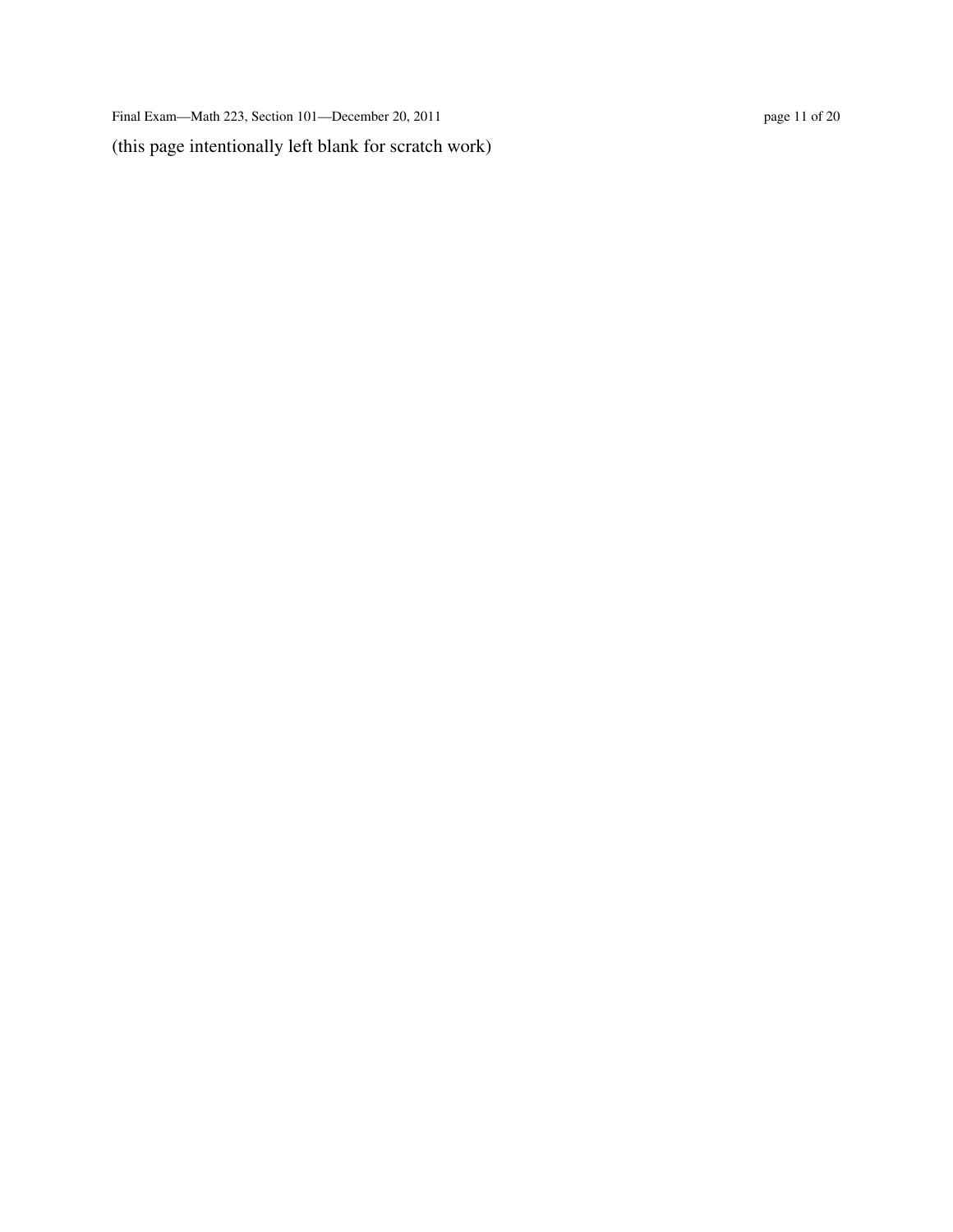7. In  $\mathbb{R}^4$  with the standard inner product, consider the three vectors

 $w_1 = (3, 5, -1, 1), \quad w_2 = (1, 7, 2, 0), \quad w_3 = (-1, 15, 2, 2).$ 

(a) [3 pts] Perform the Gram–Schmidt process on the set  $\{w_1, w_2, w_3\}$  to obtain a new set  ${v_1, v_2, v_3}.$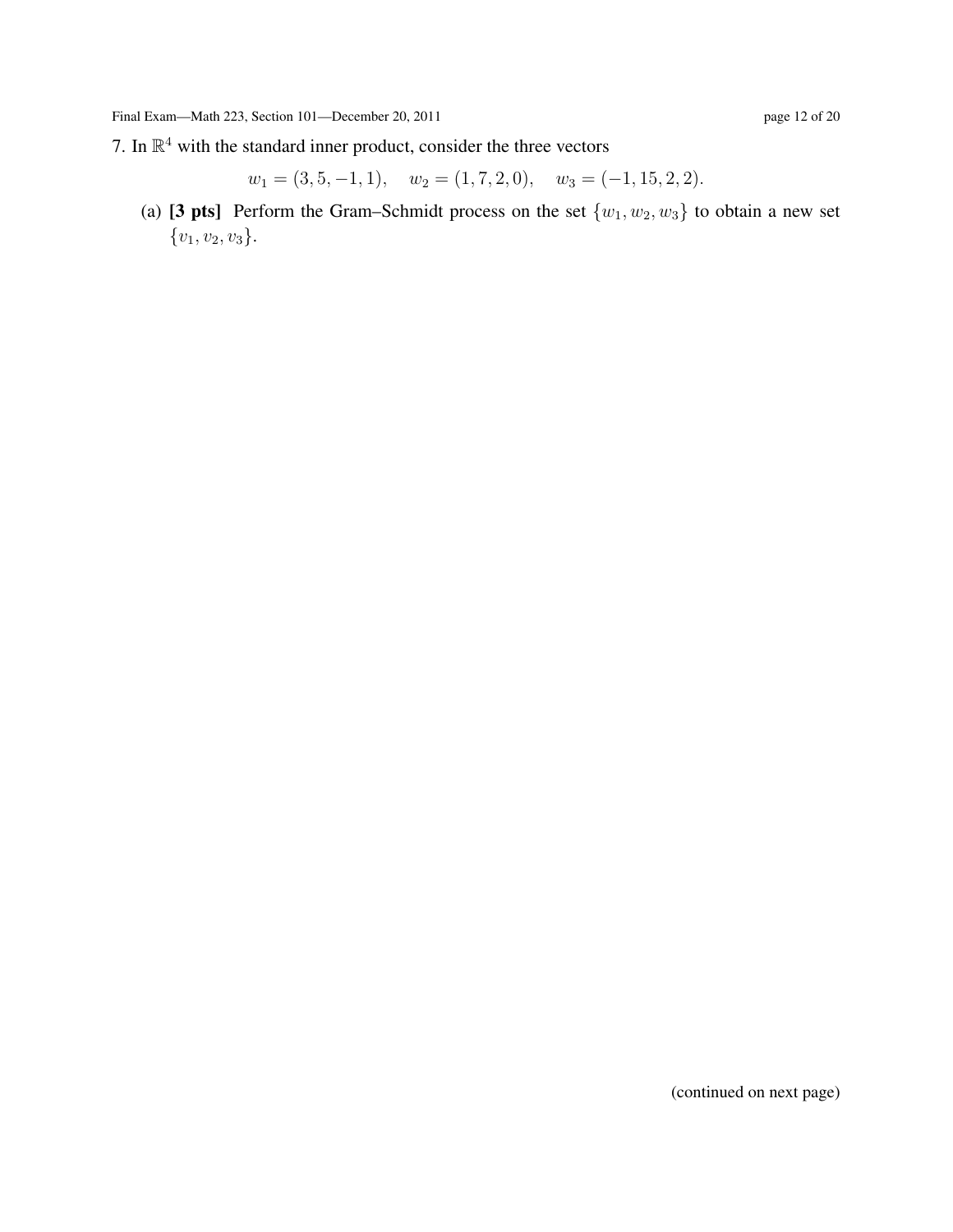In  $\mathbb{R}^4$  with the standard inner product, consider the three vectors

 $w_1 = (3, 5, -1, 1), \quad w_2 = (1, 7, 2, 0), \quad w_3 = (-1, 15, 2, 2).$ 

(b) [2 pts] Write down an orthonormal basis for span( $\{w_1, w_2, w_3\}$ ).

(c) [2 pts] Let  $W = \text{span}(\{w_1, w_2\})$ . Find vectors  $x \in W$  and  $y \in W^{\perp}$  such that  $w_3 = x + y$ ; remember to explain why  $x \in W$  and  $y \in W^{\perp}$ . (Hint: use your work from part (a).)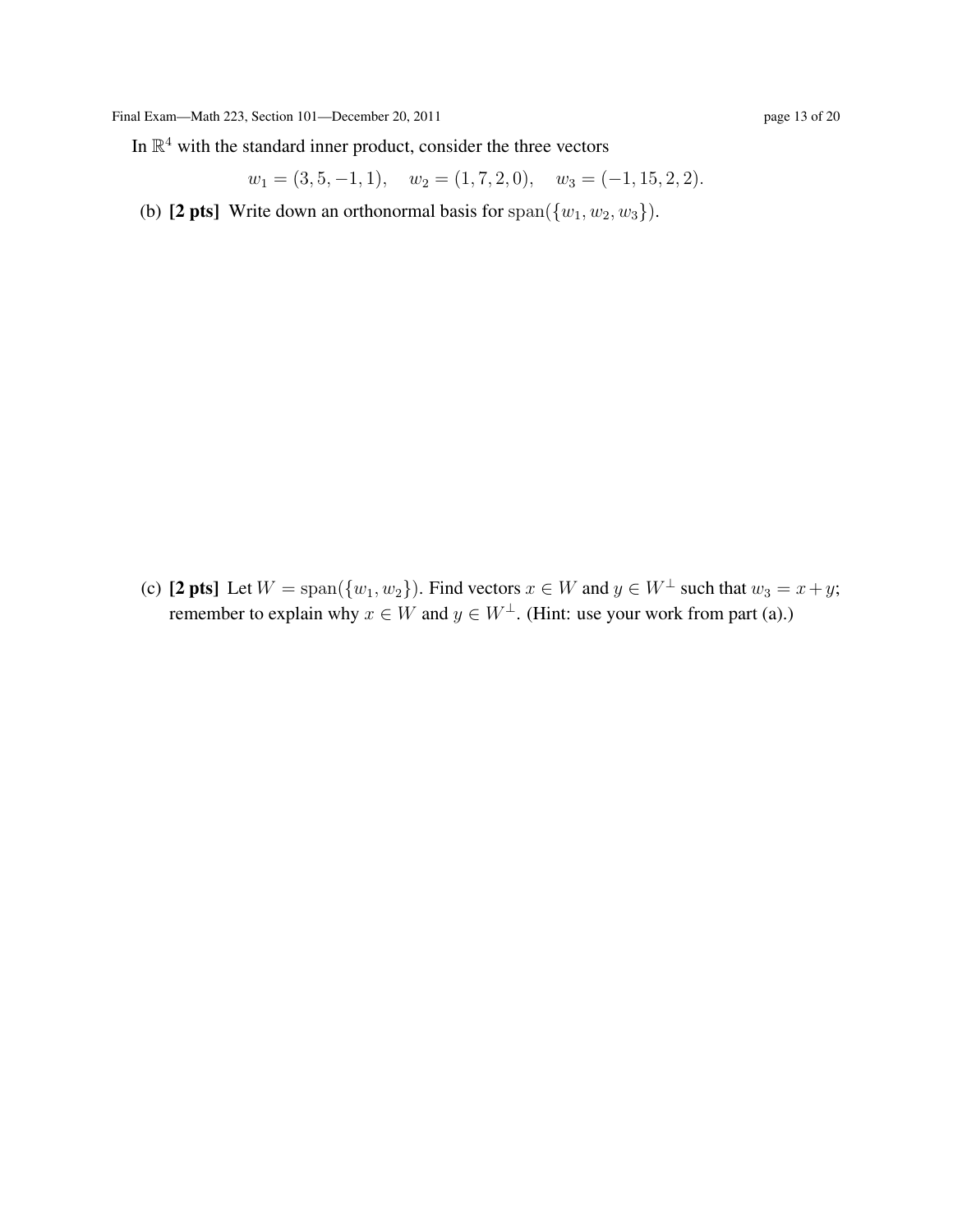Final Exam—Math 223, Section 101—December 20, 2011 page 14 of 20 page 14 of 20

8. Let 
$$
A = \begin{pmatrix} 2 & 0 & 3 \\ 0 & 1 & 0 \\ -4 & 0 & -5 \end{pmatrix}
$$
.  
\n(a) [3 pts] Find the eigenvalues of A.

(b) [4 pts] Find an invertible matrix Q and a diagonal matrix D such that  $Q^{-1}AQ = D$ .

(continued on next page)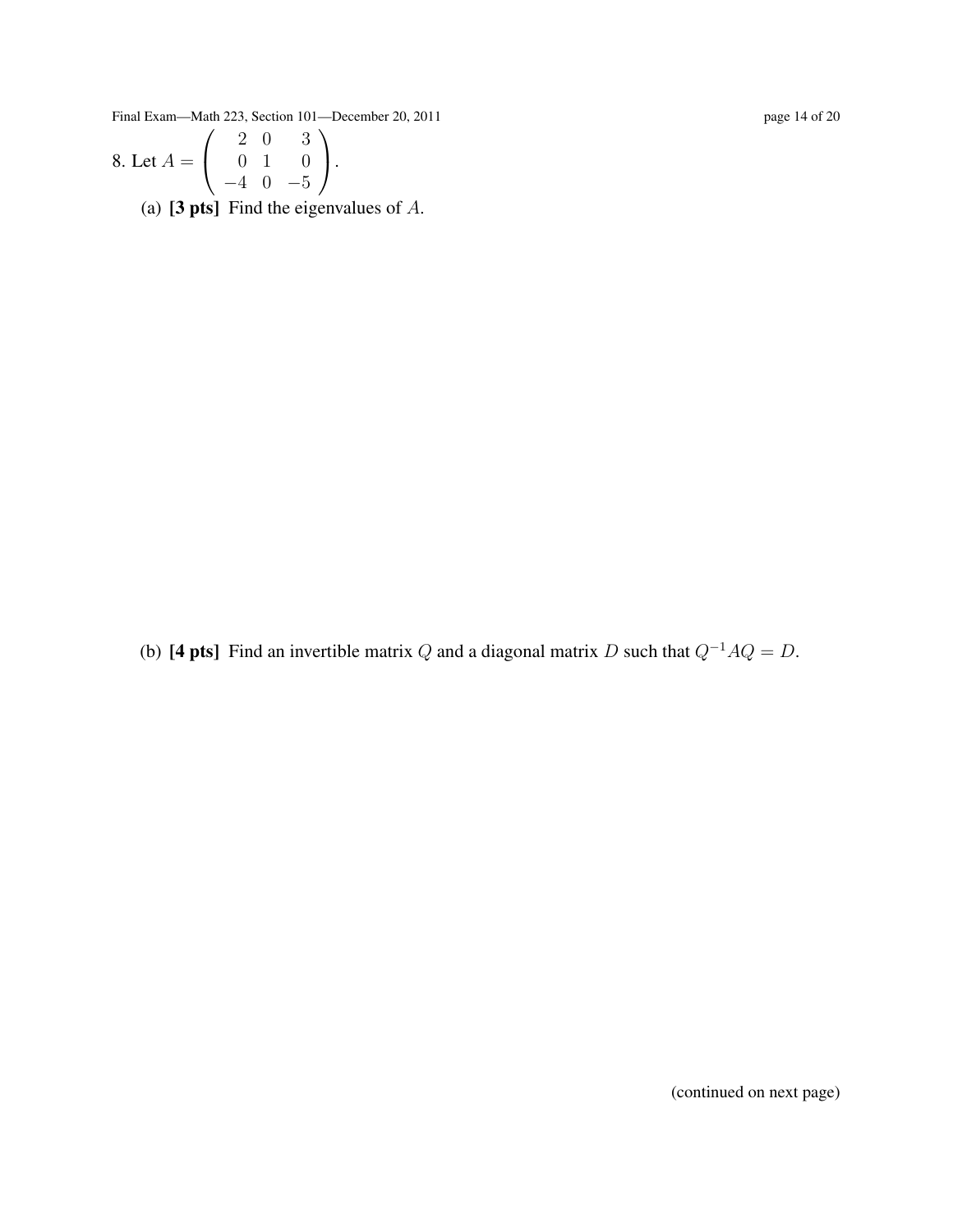Final Exam—Math 223, Section 101—December 20, 2011 page 15 of 20

Let 
$$
A = \begin{pmatrix} 2 & 0 & 3 \\ 0 & 1 & 0 \\ -4 & 0 & -5 \end{pmatrix}
$$
.

(c)  $[2 \text{ pts}]$  Let  $v =$  $\sqrt{ }$  $\overline{1}$ 2 9 −2  $\setminus$ . Calculate  $A^{2011}v$  (this is the 2011th power of A times v). (Hint: use your work from part (b). Either you can calculate  $Q^{-1}$ , or you might be able to compare  $v$  to the columns of  $Q$ .)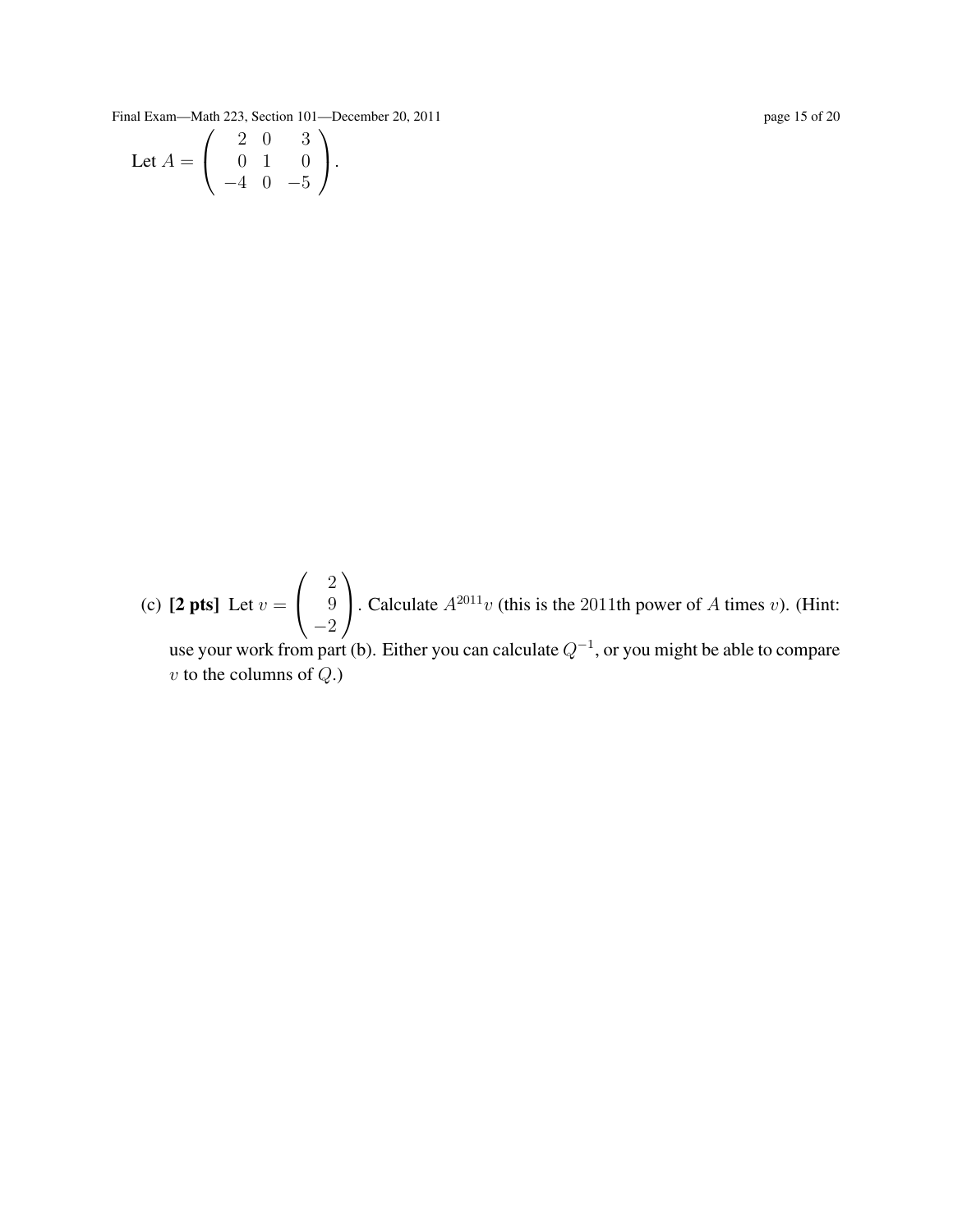Final Exam—Math 223, Section 101—December 20, 2011 page 16 of 20 (this page intentionally left blank for scratch work)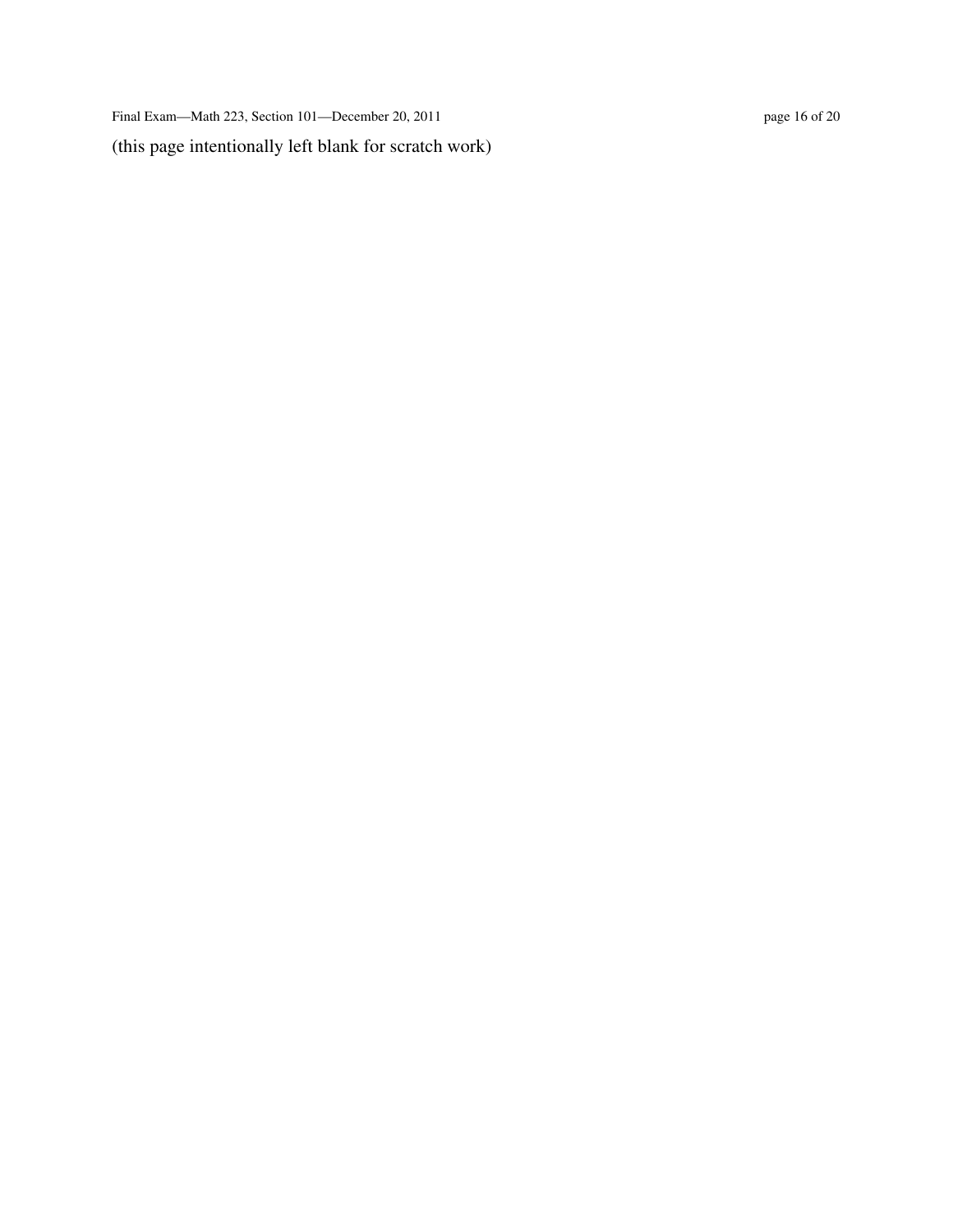(a) **[3 pts]** Calculate det 
$$
\begin{pmatrix} 1 & 2 & 3 & 4 \ 1 & 0 & 2 & 0 \ 3 & 4 & 1 & 2 \ 3 & 0 & 4 & 0 \end{pmatrix}
$$
.

(continued on next page)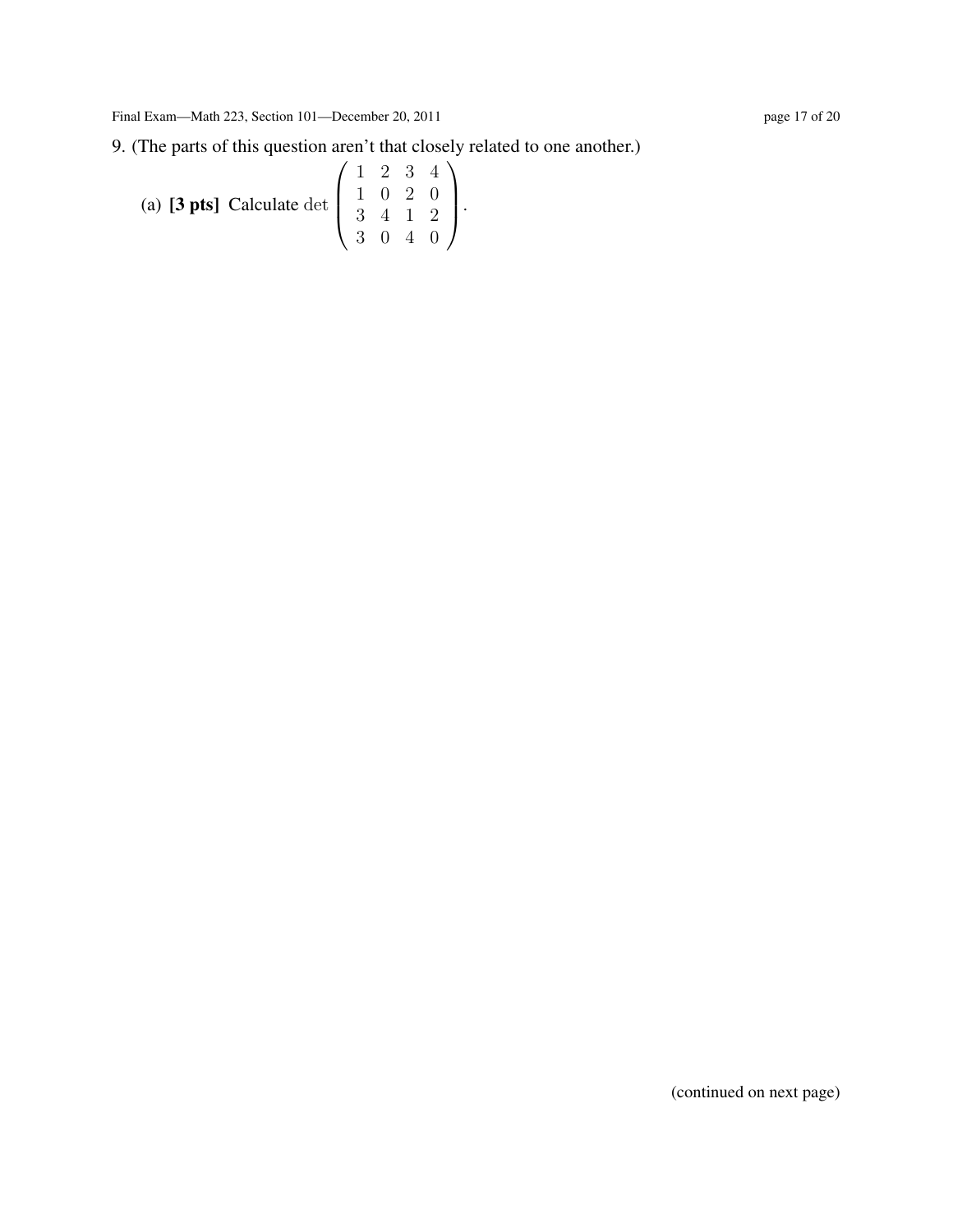Final Exam—Math 223, Section 101—December 20, 2011 page 18 of 20

(b)  $[2 \text{ pts}]$  Let  $A =$  $\sqrt{ }$  $\overline{1}$  $r \quad s \quad t$ u v w  $x \quad y \quad z$  $\setminus$  $\int$  and  $B =$  $\sqrt{ }$  $\mathcal{L}$ r 7s t  $u$  7 $v$   $w$  $x \quad 7y \quad z$  $\setminus$ . What is the relationship

between  $\det(A)$  and  $\det(B)$ ? Prove that your answer is correct (don't just state a fact from class for this question).

(c) [3 pts] Let  $U: \mathcal{F}(\mathbb{R}^4, \mathbb{R}^5) \to P_6(\mathbb{R})$  be a linear transformation. If U is onto, determine mullity(U). (You may use the fact that  $\mathcal{F}(\mathbb{R}^n, \mathbb{R}^m)$  is isomorphic to  $M_{m \times n}(\mathbb{R})$  for any positive integers  $m$  and  $n$ .)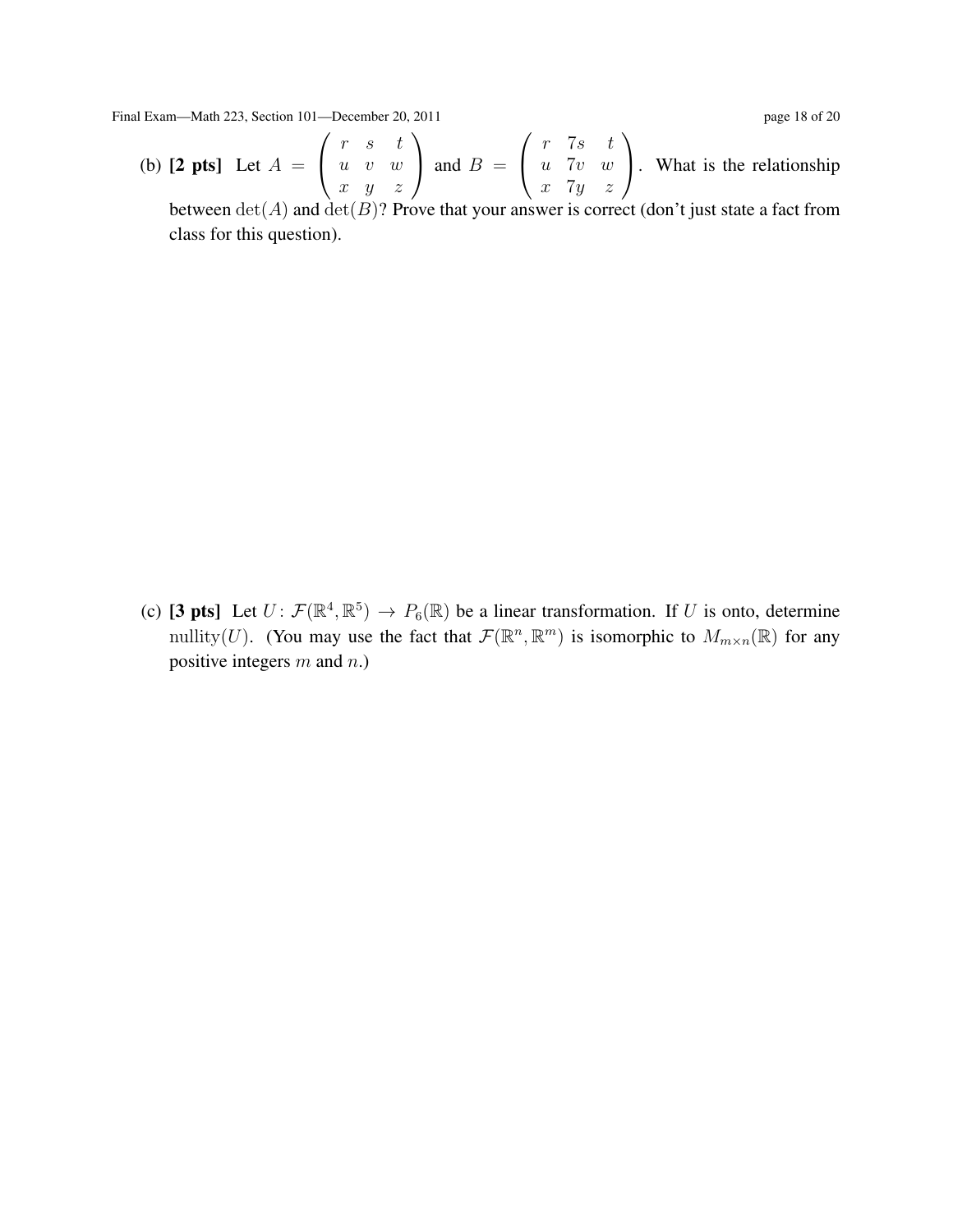10. Let  $V$  be an inner product space.

(a) [2 pts] Let  $v, w \in V$ , and suppose that v is orthogonal to w. Prove that

 $||v + w|| = \sqrt{||v||^2 + ||w||^2}.$ 

(b) [3 pts] Let S be a subset of V. Prove that  $S^{\perp}$  is a subspace of V.

(c) [2 pts] Let  $T: V \to V$  be a linear operator, and suppose that  $||T(x)|| = ||x||$  for every  $x \in V$ . Prove that T is one-to-one. (Hint: null space.)